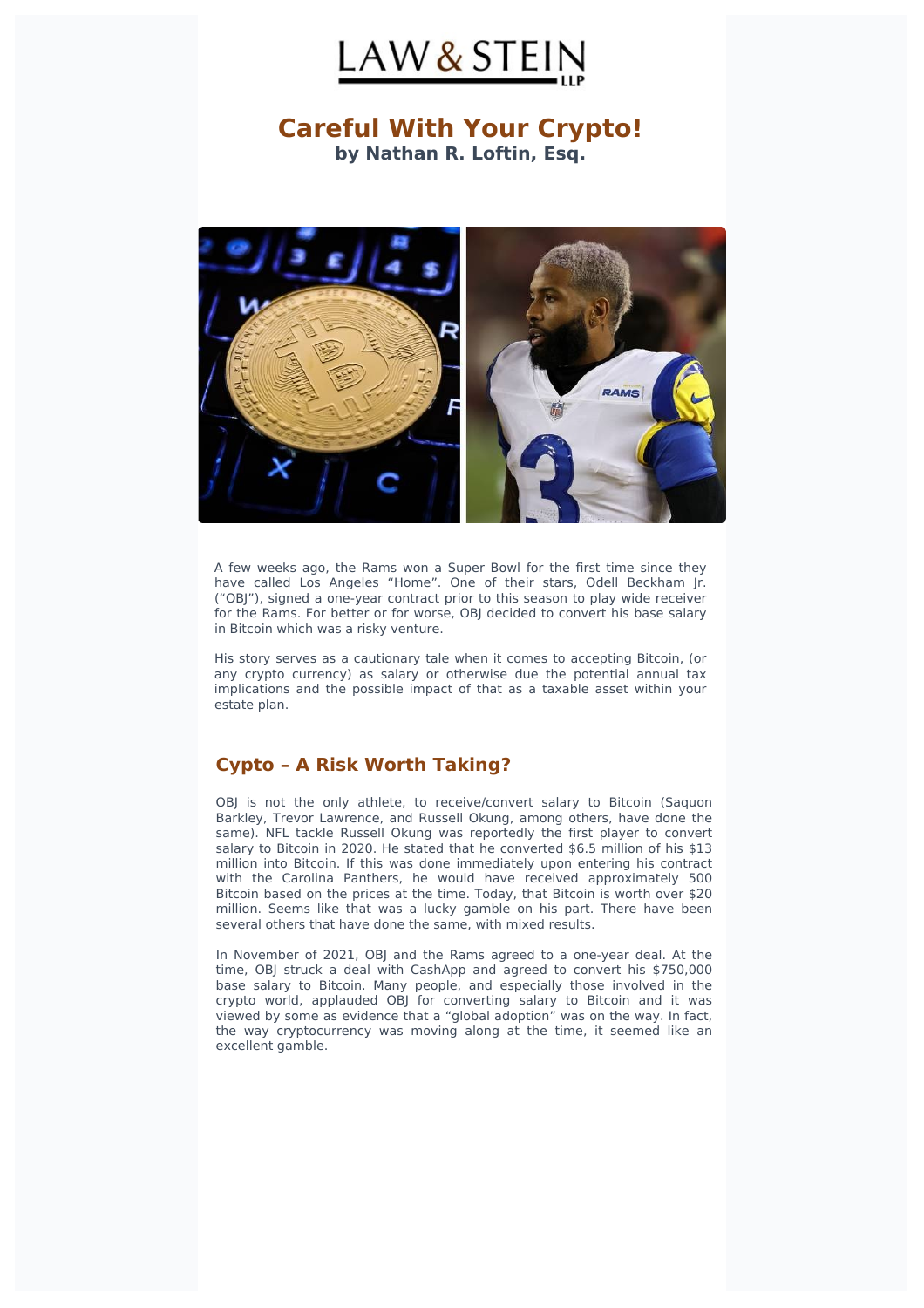

## **Crypto Is Uncertain. Death and Taxes Are Not.**

Unfortunately, that gamble did not pay off. At the time OBJ converted the \$750,000 base salary to Bitcoin it was worth \$64,293 per Bitcoin. However, Bitcoin took a dive and, as of today, it is worth approximately \$41,110. Around the time of the Super Bowl, there were articles written about his salary when Bitcoin was worth approximately \$35,400 per Bitcoin. Those articles provided figures showing he was netting approximately \$36,000 of his \$750,000 base salary. Seems like he could make that much flipping burgers, and that's a lot safer.

The main issue here is, despite the drop in Bitcoin value, OBJ would still have to pay taxes on income as provided to him at its \$750,000 value. Based on the current values, the timeline and math work out as follows:

- 1. On November 12, OBI signed the deal with the Rams with base salary of \$750,000, which he converted to Bitcoin.
- 2. At the time the contract was entered into, Bitcoin was worth \$64,293. Today it is worth approximately \$41,110.
- 3. Today, the deal is worth \$479,761.
- 4. But OBJ will be taxed on the \$750,000 base salary contract. Federal and California state tax will likely be approximately 50%
- 5. As of today, OBJ has netted \$102,511 of his base salary of \$750,000 from the Rams contract.

I bring this up to highlight that, regardless of what happens and regardless that Bitcoin has dropped dramatically in value, the IRS and the California Franchise Tax Board do not care. His taxes on the base salary will be based on the \$750,000 in his contract, even if the drop in value was nearly immediate. The top tier percentage for federal income tax is 37% and California state tax is 12.3%.

Some of this is speculation because we do not really know if he converted the full \$750,000 of base salary to Bitcoin all at once or spread out over time, which would change the numbers a bit. However, the same message and lesson applies regardless. What is certain is that OBJ would have been much better off taking his salary in regular U.S. dollars.

Fortunately for OBJ, it isn't all bad news. Because the Rams won their division playoff game, the conference championship, and the Super Bowl®, OBJ received \$3 million in bonuses (which we can only presume he took in U.S. dollars for his bonus checks).



## **Advice? Seek Advice of Experts.**

This all brings me to my point - It is always wise to seek counsel from multiple, industry experts when making financial decisions. At Law & Stein, when we create your estate plan, we work collaboratively with your CPA, financial advisor(s), and within our own team to allow you to make the best decision that may or may not have financial and tax consequences.

There is a Proverb that says, "Where there is no counsel, the people fall; but in the multitude of counselors there is safety." OBJ may or may not have sought counsel on whether this was a good idea but doing so is akin to betting it all on black. A huge risk.